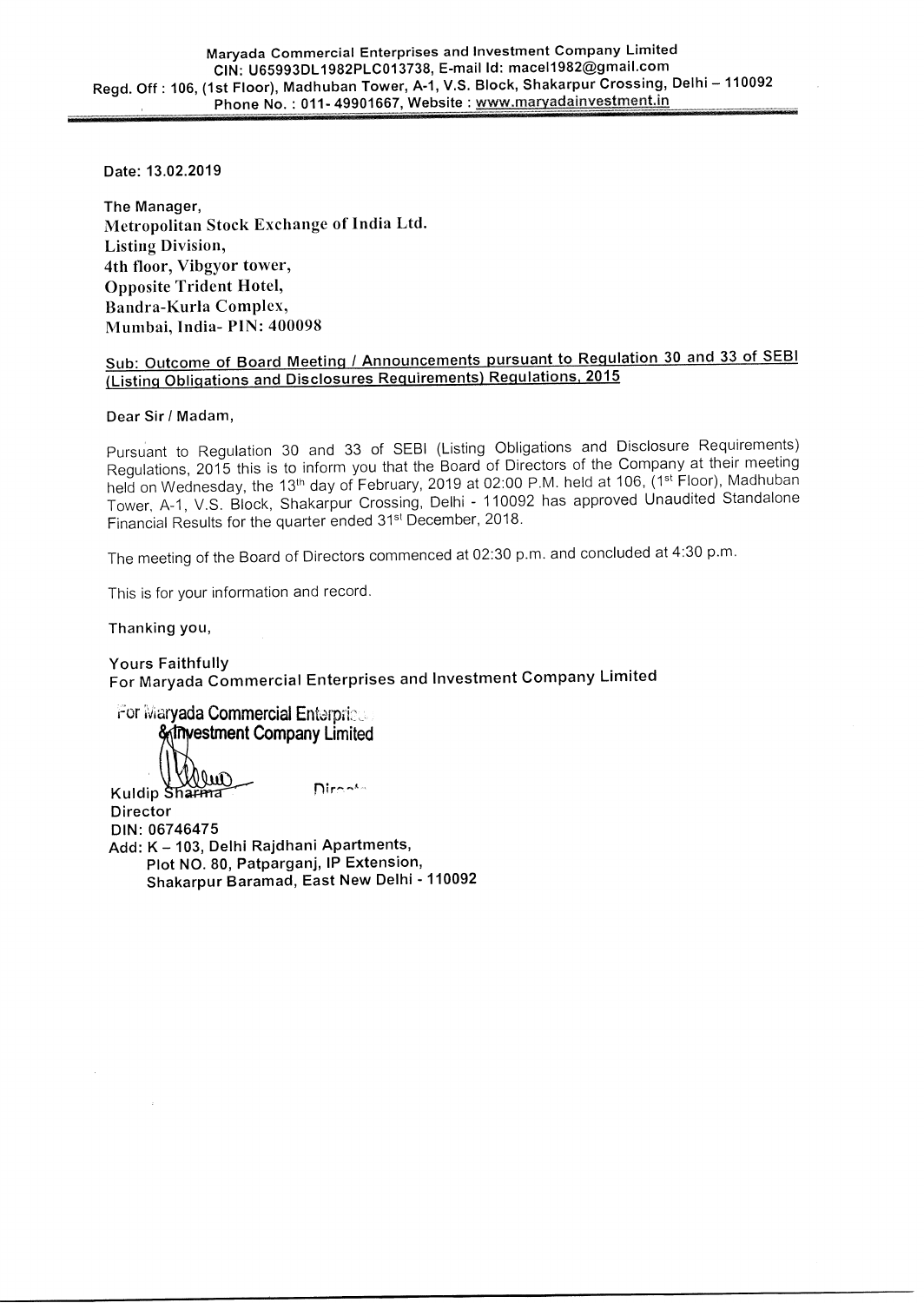## MARYADA COMMERCIAL ENTERPRISES & INVESTMENT CO LTD

106 Madhuban TowerA-1 VS Block Shakarpur Crossing, New Delhi-110092 CIN NO: U65993DL1982PLC013738, E-MAIL ID: macel1982@gmail.com

TATEMENT OF UNAUDITED FINANCIAL RESULTS FOR THE QUARTER AND NINE MONTHS ENDED 31ST DECEMBER, 2018

|                | PART: I STATEMENT OF UNADDITED THE CO.                                                                                                                             |                                       |                                        | <b>Unaudited Results for</b>            |                                             |                                           | 112211111111<br>Audited                     |
|----------------|--------------------------------------------------------------------------------------------------------------------------------------------------------------------|---------------------------------------|----------------------------------------|-----------------------------------------|---------------------------------------------|-------------------------------------------|---------------------------------------------|
|                | Particulars                                                                                                                                                        | Quarter<br>ended<br>31-12-2018        | Quarter<br>ended<br>30-09-2018         | Quarter<br>ended<br>31-12-2017          | <b>Nine Months</b><br>ended<br>31-12-2018   | Nine Months<br>ended<br>31-12-2017        | Year<br>ended<br>31-03-2018                 |
| $\mathcal{A}$  | Income from operations<br>(b) Other Income<br>Total income                                                                                                         | 369,979<br>369.979                    | 592,022<br>592,022                     | 391,596<br>391.596                      | 1,224,160<br>1,224,160                      | 2.137.849<br>2,137,849                    | 2,510,631<br>2,510,631                      |
| $\overline{2}$ | Expenses<br>(a) Employee benefits expense<br>(b) Depreciation and amortisation expense<br>(c) Other Expenses<br><b>Total expenses</b>                              | 385,089<br>6.452<br>93.068<br>484.609 | 385,089<br>6,452<br>192,082<br>583,623 | 314.589<br>21.898<br>166,995<br>503,482 | 1.155.267<br>19.286<br>456.557<br>1,631,110 | 943,767<br>51,833<br>500,132<br>1,495.732 | 1.258.356<br>57.773<br>667,988<br>1,984,117 |
|                | Profit / (Loss) before Exceptional Items and Extraordinary                                                                                                         | (114, 630)                            | 8,399                                  | (111.886)                               | (406, 950)                                  | 642,117                                   | 526,514                                     |
| 3<br>4         | Items and Tax (1-2)<br>Exceptional items<br>Profit / (Loss) before Extraordinary Items and Tax (3-4)                                                               | (114.630)                             | 8,399<br>٠                             | (111.886)                               | (406, 950)                                  | 642.117                                   | 526,514                                     |
|                | Extraordinary items<br>Profit / (Loss) before Tax (5-6)                                                                                                            | (114.630)                             | 8,399                                  | (111.886)                               | (406.950)                                   | 642,117                                   | 526.514                                     |
| 8              | Tax expense<br>Current Tax                                                                                                                                         | 229                                   | 641                                    | 748                                     | 673                                         | 14.012<br>805                             | (36.788)<br>(907)<br>564,209                |
| 9<br>10        | Deferred Tax<br>Net Profit / (Loss) for the period (7-8)<br>Paid -Up Equity Share Capital                                                                          | (114, 859)<br>12.450,000              | 7.758<br>12,450,000                    | (112.634)<br>12,450,000                 | (407, 623)<br>12,450,000                    | 627,300<br>12,450,000                     | 12,450,000                                  |
| 11             | (Face Value of Rs. 10/- each)<br>Earning Per Share before / after extraordinary items<br>(Face Value of Rs. 10/- each) (not annualised):<br>a) Basic<br>b) Diluted | (0.09)<br>(0.09)                      | 0.01<br>0.01                           | (0.09)<br>(0.09)                        | (0.33)<br>(0.33)                            | 0.50<br>0.50                              | 0.45<br>0.45                                |

Notes;<br>
1 The above results have been approved and taken on record by the Board of Directors at their meeting held on 13/02/019<br>
2 The above results have been subjected to limited reviewed by the Statutory Auditors.<br>
3. Th

# For MARYADA COMMERCIAL ENTERPRISES & INVESTMENT CO LTD

(KULDIP SHARMA)

**Director** 

 $(0, \ln \ln |N|)$ 

Place: New Delhi<br>Date: : February 13, 2019 Date